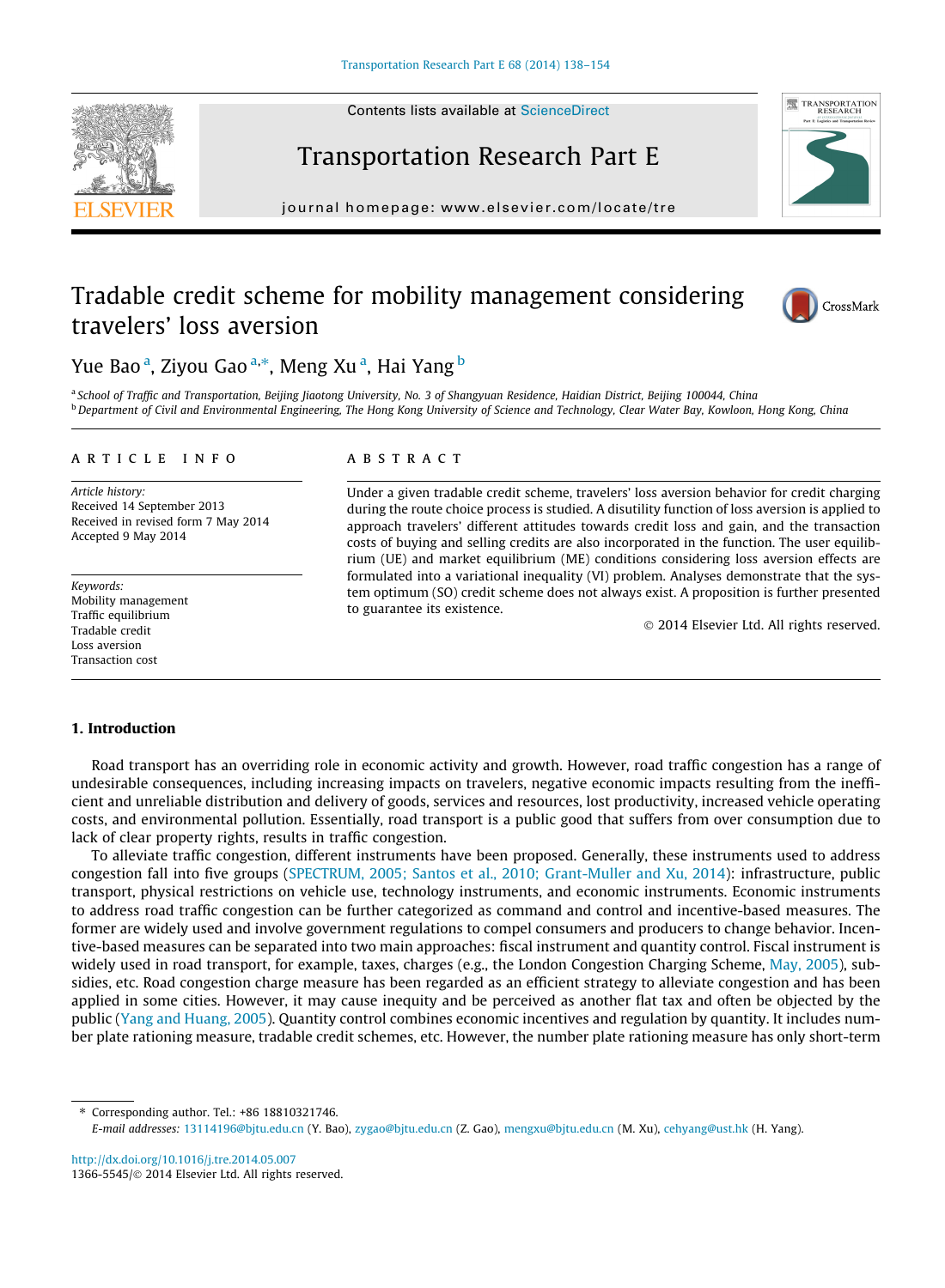effectiveness. In the long run, this instrument just leads to an increase of the total amount of vehicles, specially, for old, cheap and polluting vehicles [\(Davis, 2008; Mahendra, 2008\)](#page--1-0).

Using tradable credit schemes for road transport congestion management has received much attention in recent years. Although tradable credit schemes are not new measures and have been used in the environmental field, particularly in relation to pollution control where they are used in practice, they are new for traffic congestion management. It appears that researchers in transport economics view the potential of tradable credit schemes in road traffic congestion management rather favorably. [Yang and Wang \(2011\)](#page--1-0) introduced a tradable credit scheme to manage road mobility problem. Under this scheme, the government will initially distribute credits freely to all eligible travelers and travelers must pay different amount of credits for their trips based on different choices of routes. Travelers therefore can buy or sell credits in a free market according to their travel demands. Compared with the conventional road pricing, [Yang and Wang \(2011\)](#page--1-0) pointed out that the tradable credit scheme is revenue neutral and more fair. Recent studies on tradable credit schemes on road transport also include [Wang et al. \(2012\), Nie \(2012\), Chen and Yang \(2012\), Wu et al. \(2012\), Wang and Yang \(2012\), Xiao et al. \(2013\),](#page--1-0) [Tian et al. \(2013\), Nie and Yin \(2013\)](#page--1-0), [Wang et al. \(2014a\)](#page--1-0), [Wang et al. \(2014b,c\),](#page--1-0) [He et al. \(2013\), Zhu et al. \(2014\)](#page--1-0) etc. [Fan](#page--1-0) and  $\lim g(2013)$  compared and contrasted the various tradable permit schemes proposed in the literature as an innovative way of allocating roadway capacity. A detailed review of the tradable credit schemes and their roles in road traffic congestion management is given by [Grant-Muller and Xu \(2014\)](#page--1-0).

According to [Yang and Wang \(2011\)](#page--1-0), the route choice criterion of travelers under a given tradable credit scheme can be considered as to minimize the generalized travel cost. The generalized travel cost consists of two parts: (1) the usual travel time cost; (2) the credit cost. The credit cost of a route is given by the number of consumed credits multiplied by the unit credit price. In this case, travelers' generalized travel cost is independent of the initial credit distribution among them. However, individual travelers' total demand for credits may be either higher or lower than their initial allocation. Depending on their route choice, they may either sell extra credits to earn monetary reward or buy additional credits at their own cost to fulfill their travel plan. This is fundamentally different from a road pricing scheme under which travelers will always have to pay for their routes with toll charge. Due to their different attitudes towards monetary gain and loss under a tradable credit scheme, travelers may exhibit different route choice behaviors. Inspired by this consideration, this paper aims to considering travelers' loss aversion behavior for credit charge in their route choice under a given tradable credit scheme.

Loss aversion is a basic preference property, which reflects the phenomenon that people treat losses and gains asymmetrically. It plays an important role in decision-making ([Kahneman et al., 1986\)](#page--1-0). Most application of loss aversion in the transport field is the cumulative prospect theory (CPT, [Tversky and Kahneman, 1992](#page--1-0)) based models under risk or uncertainty (e.g. [Avineri, 2004; Avineri and Prashker, 2003; Fujii and Kitamura, 2004; Avineri and Prashker, 2004; Jou et al., 2008](#page--1-0)). [Avineri](#page--1-0) [\(2006\)](#page--1-0) considered the prospect value of travel time as travelers' route choice criterion in a stochastic case. [Connors and](#page--1-0) [Sumalee \(2009\)](#page--1-0) presented the generalized prospect-based user equilibrium for travel time and formulated a variational inequality problem. [Xu et al. \(2010\)](#page--1-0) studied the endogenous reference points of the travel time in prospect-based user equilibrium.

Besides the application in prospect theory, loss aversion is also an important part in riskless choice. [Tversky and](#page--1-0) [Kahneman \(1991\)](#page--1-0) investigated loss aversion in riskless choice and presented a reference-dependent model. The reference-dependent model is characterized by n attributes whose outcomes are certain while the CPT model is characterized by a prospect value which depends on attributes whose outcomes are uncertain. [De Borger and Fosgerau \(2008\) and Hess](#page--1-0) [et al. \(2008\)](#page--1-0) formulated reference-dependent route choice models following the framework proposed by [Tversky and](#page--1-0) [Kahneman \(1991\)](#page--1-0). [Delle Site and Filippi \(2011\)](#page--1-0) incorporated a reference-dependent route choice model within the stochastic user equilibrium (SUE) and the value-of-time (VOT) analysis. Latter, [Delle Site and Filippi \(2012\)](#page--1-0) provided a new SUE model with reference-dependent route choice, where the reference points are determined consistently with the equilibrium flows and travel times.

In this paper, we discuss travelers' loss aversion for credit charge in their riskless route choice behavior under a given tradable credit scheme and formulate a new reference-dependent user equilibrium model. Given a tradable credit scheme, travelers are assumed to know exactly about the amount of credits charged by different routes, and therefore their choices are riskless. Travelers must buy extra credits from the market if the amount of credits they consumed exceeds their initial endowment, which means a loss to them; on the other side, they can sell their extra credits, which means a gain to them. From psychological analysis of choice, loss looms larger than gain, therefore it is not sufficient to consider the related credit cost in travelers' route choice as the used amount of credits multiplied by the unit credit price.

We shall apply the value function proposed in [Tversky and Kahneman, 1991Tversky and Kahneman's prospect theory](#page--1-0) [\(1991\)](#page--1-0) to deal with riskless choice, which, as already mentioned above, has been adopted in many studies [\(Camerer](#page--1-0) [et al., 2004; Delle Site and Filippi, 2011; Delle Site and Filippi, 2012\)](#page--1-0). Compared with the routes with less credit charge, the cost of the routes with more credit charge will be multiplied by an additional parameter, termed as the loss aversion coefficient. The loss aversion coefficient is a constant greater than or equal to 1, its exact value depends on travelers' degree of loss aversion. In this way, travelers attach more weight to loss (the routes charge more credits than the reference credits), thereby adding realism to the corresponding traffic assignment results.

Apart from consideration of travelers' loss aversion, the transaction cost of a given credit market cannot be ignored, as showed in [Nie \(2012\) and He et al. \(2013\)](#page--1-0). We therefore incorporate the transaction cost of buying and selling credits in travelers' disutility function. It is noted that the transaction cost is defined as per unit of trading credit and is independent of the credit price ([Nie, 2012\)](#page--1-0). However, the transaction costs of buying and selling credits may be different in the credit market,